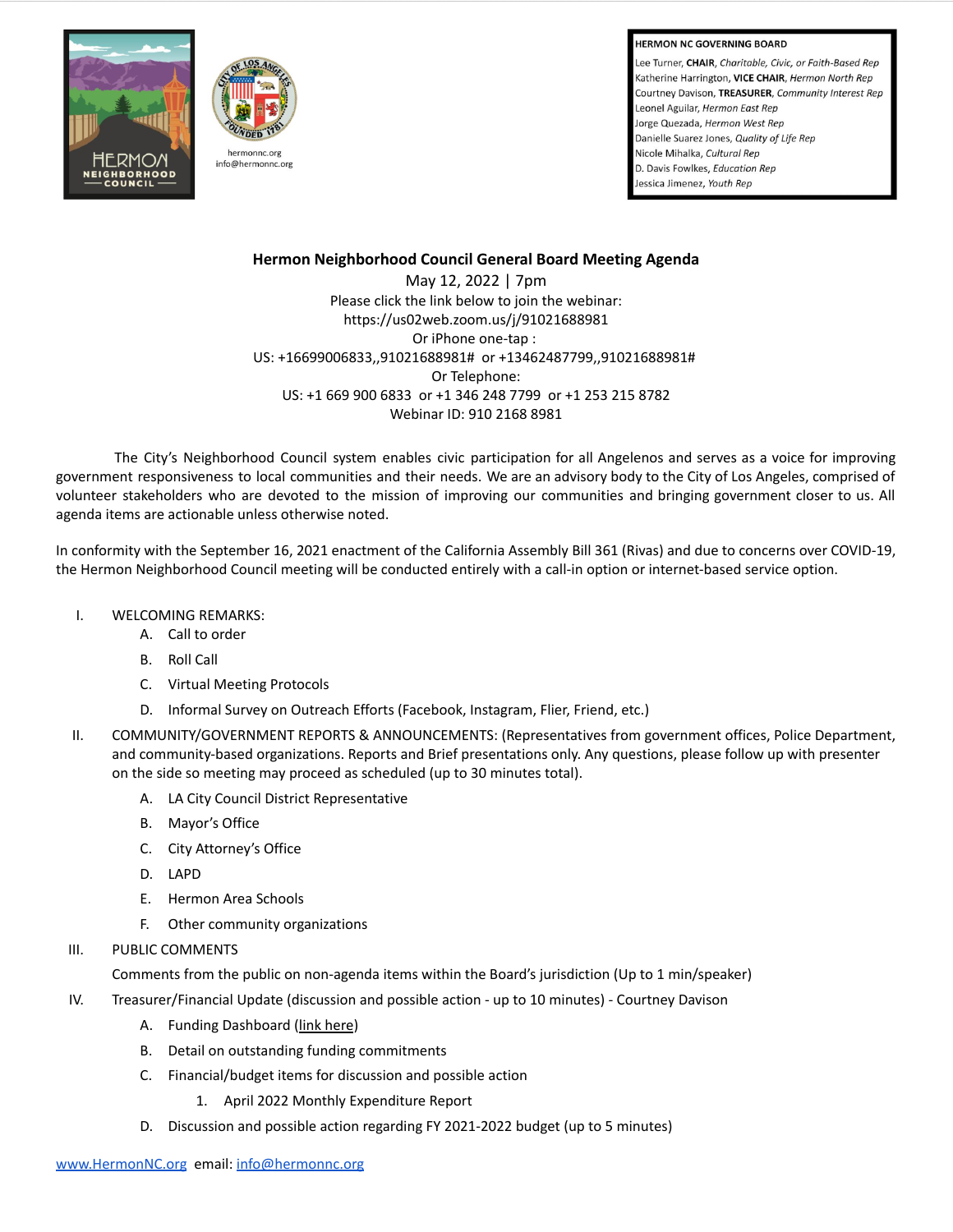- V. ADMINISTRATIVE ITEMS (discussion and possible action up to 15 minutes):
	- A. Review and Adoption of Minutes for April 2022 meeting
	- B. Storage solution discussion for Hermon holiday decorations
	- C. Hermon Median Improvement Plan discussion and next steps
- VI. Outreach Updates (discussion and possible action up to 5 minutes)
	- A. Discussion of outreach efforts for filling of vacant HNC Board seat for Hermon East District Representative
	- B. Discussion of potential future outreach activities or efforts
- VII. Neighborhood Purpose Grant Committee Update (discussion and possible action up to 15 minutes)
	- A. Discussion and possible approval of Neighborhood Purpose Grant Applications:
		- 1. Art in the Park Community Cultural Programs up to \$2,500 to fund the Arroyo Seco Cine Club, a series of screenings in Hermon Park that present non-commercial experimental film and video art
- VIII. Hermon Emergency Preparedness Committee Update (discussion and possible action up to 5 minutes)
	- A. Upcoming committee meeting and other announcements
- IX. LGBTQ+ Committee Update (discussion and possible action up to 5 minutes)
	- A. Upcoming committee meeting and other announcements
- X. Homelessness, Housing, and Tenants' Rights Committee Update (discussion and possible action up to 5 minutes)
	- A. Upcoming committee meeting and other announcements
- XI. Community Impact Statements (CIS) and Positions discussion and possible action (up to 5 minutes)
	- A. CIS in support of CF-22-0265 Rental Access Ordinance / Landlord Prohibitions / Credit Reports / Automated Tenant Screenings / COVID-19 Emergency Period / Rent and Utility Bill Non-Payment / Rental Assistance Program
	- B. CIS in support of CF 22-0280 Fair Chance Housing Ordinance / Applicant Criminal History / Discriminatory Tenant Screening Practices
- XII. Hermon Land Use Committee Update (discussions and possible action up to 5 minutes)
- XIII. Upcoming committee meeting and other announcements
- XIV. SCHEDULING OF NEXT COMMITTEE MEETING
- XV. REQUESTS/MOTIONS FOR FUTURE AGENDA ITEMS
- XVI. ADJOURNMENT

## **Time allocations for agenda items are approximate and may be shortened or lengthened at the discretion of the Chair.**

PUBLIC INPUT AT NEIGHBORHOOD COUNCIL MEETINGS – Public comment cannot be required to be submitted in advance of the meeting, only real-time public comment is required. If there are any broadcasting interruptions that prevent the public from observing or hearing the meeting, the meeting must be recessed or adjourned. If members of the public are unable to provide public comment or be heard due to issues within the Neighborhood Council's control, the meeting must be recessed or adjourned. Public comment is limited to 2 minutes per speaker, unless adjusted by the presiding officer of the Board.

PUBLIC POSTING OF AGENDAS - Agendas will be posted for public review at **[www.HermonNC.org](http://www.hermonnc.org)** and as follows:

- **Hermon Fellowship Center 5800 Monterey Road, Los Angeles, CA 90042**
- **Hermon Dog Park in Hermon Park**
- **Fresco Market 5914 Monterey Road, Los Angeles, CA 90042**
- **You can also receive our agendas via email by subscribing to L.A. City's Early Notification System at:**

**<https://www.lacity.org/your-government/government-information/subscribe-meetings-agendas-and-documents/neighborhood>**

THE AMERICAN WITH DISABILITIES ACT - As a covered entity under Title II of the Americans with Disabilities Act, the City of Los Angeles does not discriminate on the basis of disability and, upon request, will provide reasonable accommodation to ensure equal access to its programs, services and activities. Sign language interpreters, assistive listening devices and other auxiliary aids and/or services, may be provided upon request. To ensure availability of services, please make your request at least 3 business days (72 hours) prior to the meeting you wish to attend by contacting L. Turner, HNC Chair, at [lee@hermonnc.org](mailto:lee@hermonnc.org).

NOTICE TO PAID REPRESENTATIVES – If you are compensated to monitor, attend, or speak at this meeting, City law may require you to register as a lobbyist and report your activity. See Los Angeles Municipal Code Section 48.01 et seq. More information is available at [ethics.lacity.org/lobbying](http://ethics.lacity.org/lobbying). For assistance, please contact the Ethics Commission at (213) 978-1960 or ethics.commission@lacity.org

PUBLIC ACCESS OF RECORDS – In compliance with Government Code section 54957.5, non-exempt writings that are distributed to a majority or all of the board in advance of a meeting may be viewed at 200 N. Spring Street, L.A., CA, at our website: HermonNC.org, www.empowerla.org/hnc/ or at the scheduled meeting. In addition, if you would like a copy of any record related to an item on the agenda, contact Katherine Harrington, Board Vice-Chair, at katherine@hermonnc.org.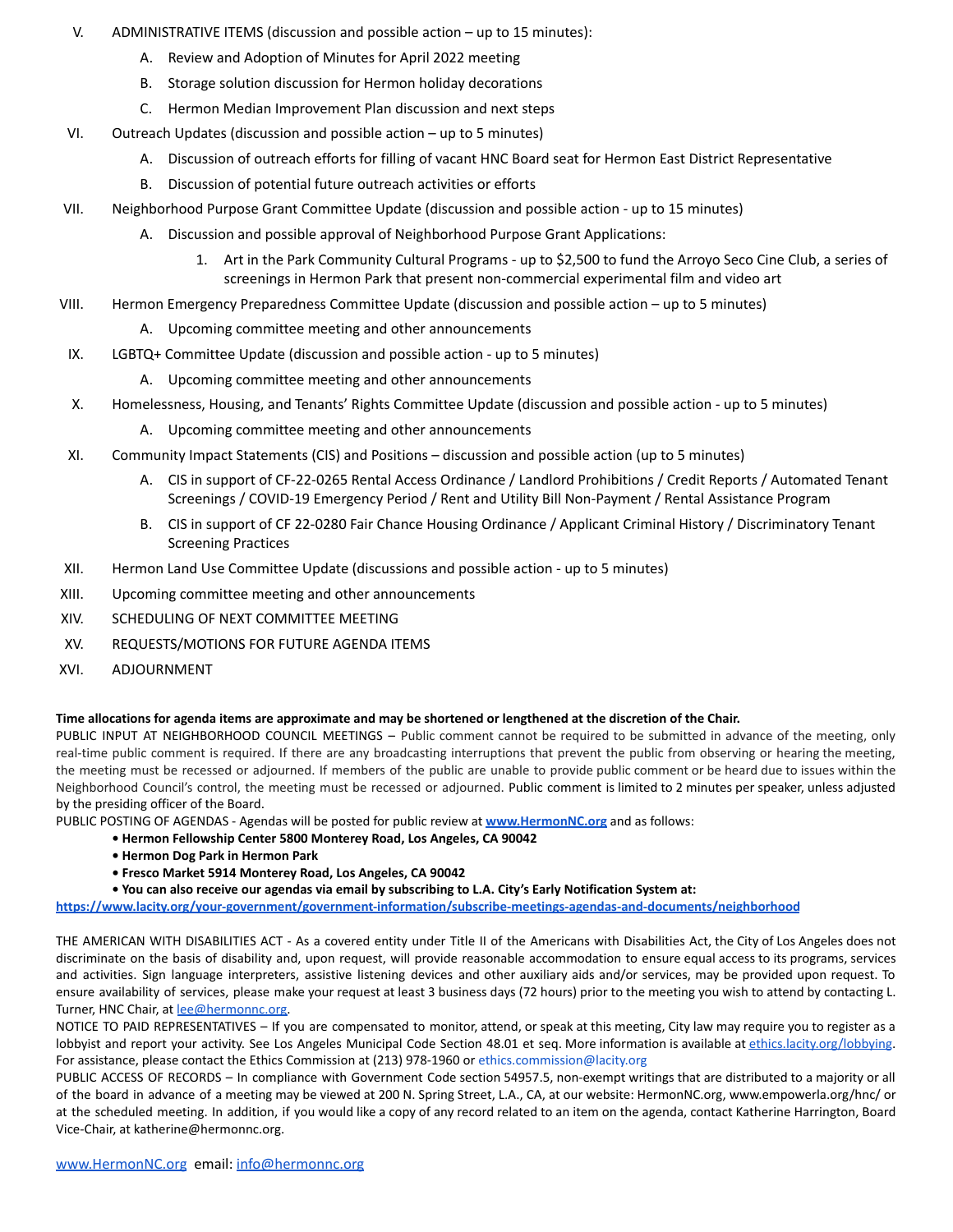RECONSIDERATION AND GRIEVANCE PROCESS For information on the HNC's process for board action reconsideration, stakeholder grievance policy, or any other procedural matters related to this Council, please consult the HNC Bylaws. The Bylaws are available at our Board meetings and our website www.empowerla.org/hnc/

SERVICIOS DE TRADUCCION Si requiere servicios de traducción, favor de avisar al Concejo Vecinal 3 días de trabajo (72 horas) antes del evento. Por favor contacte a J. Quezada, al (818) 425-9976 o por correo electrónico jorge@hermonnc.org para avisar al Concejo Vecinal

### (CF-22-0265)

#### MOTION

Amidst a growing and worsening homelessness crisis, our City has an obligation to protect and promote fair and equitable access to housing. Too often, formerly unhoused and otherwise economically disadvantaged individuals are discriminated against when it comes to housing, with landlords screening out those who have past eviction histories or poor credit histories. According to the University of Southern California's Sol Price Center for Social Innovation, in 2019, three out of four Los Angeles households surveyed were rent burdened, spending more than 30% of household income on rent and utilities; while nearly half of renters were severely rent burdened, spending more than half of their household income on rent and utilities. The study found a majority of renters were significantly cutting back on basic needs in order to afford rent, with more than 60% of renters cutting back on food, 45% on clothing and 33% on transportation in order to afford rent. One in five renters reported being unable to pay for an unexpected \$400 expense. Such households may take on credit card debt or sacrifice other bills to pay rent, while others may be unbanked or rely on cash. Further, credit reports do not show a tenants' record of paying utility bills and rent on time. Research shows that credit reports are also prone to errors, with the Federal Trade Commission finding that 20% of consumers had verified errors on their reports. The use of credit reports also exacerbates historic racial inequities, as they reflect areas of the economy with a long history of discrimination - housing, employment, and debt collection. In fact, data shows credit scores are often lower in communities of color. In addition, the economic fallout from the pandemic will likely result in a wave of debt collections that will most impact low-income and Black and Brown Angelenos. Algorithmic and automated tenant screenings services also create barriers to equitable housing access for tenants. Investigations by the New York Times, NBC, and ProPublica into tenant screening services have identified patterns of inaccurate reports that misidentify individuals, pull information irrelevant to a candidates' potential tenancy, and enable racial and disability discrimination. The automated reports produced by these tenant screening services often do not disseminate the underlying records considered, instead offering a "risk" score and a thumbs-up or thumbs-down recommendation for leasing to an applicant. Cities across the country have stepped up to address these issues through policies that strengthen renter's access to housing opportunities. Philadelphia recently passed a set of Rental Access Ordinances that combat tenant displacement and require that landlords assess applicants holistically instead of relying exclusively on credit report~, consumer reports, or other third-party tenant screening reports when deciding whether to rent to prospective tenants. Landlords will be prohibited from rejecting applicants based on nonpaym; nt of rent or utilities during the COVID-19 pandemic, ~ ....... as well as certain categories of evictions.

California has adopted some policies to prohibit landlords from using COVID-19 rent debt as a negative factor when evaluating rental applications. The City should build on these protections to ensure a debt free recovery from the pandemic for all and to reduce barriers to housing for Black and Brown communities, low-income Angelenos, and people experiencing homelessness.

I THEREFORE MOVE that the City Council instruct the City Attorney, in consultation with the Housing Department, to prepare and present, within 45 days, a Rental Access Ordinance that:

• Prohibits landlords, or their agents, from asking about or using a prospective tenant's failure to pay rent or utility bills during the COVID-19 emergency period in the evaluation of a rental application;

• Prohibits landlords, or their agents, from asking about or using a prospective tenant's prior or ongoing participation n in a rental assistance program in the evaluation of a rental application;

• Prohibits landlords, or their agents, from asking about or using a prospective tenant's history of one or more eviction notices served or cases having been filed against the tenant, regardless of the outcomes of the case(s), in the evaluation of a rental application;

• Prohibits landlords, or their agents, from using algorithmic or automated tenant screening or evaluation services, including tenant screening or approval scores, in the evaluation of a rental application;

• Prohibits landlords, or their agents, from using credit checks and/or asking about credit history (including bankruptcy) in the evaluation of a rental application; and

• Includes a private right of action for prospective renters, or organizations acting on their behalf, with attorneys' fees, and implements penalties for violations of the ordinance to encourage adherence to the provisions of the Rental Access Ordinance, discourage discriminatory and/or arbitrary landlord screening practices, and otherwise strengthen the enforceability of the Rental Access Ordinance.

I FURTHER MOVE that the City Council instruct the Housing Department and City Attorney to report back with a plan for education and outreach to renters and landlords regarding the Rental Access Ordinance, including estimated costs and resources needed.

PRESENTED BY:

MIKE BONIN Councilmember, 11th District NITHYA RAMAN Councilmember, 4th District MARQUEECE HARRIS-DAWSON Councilmember, 8th District